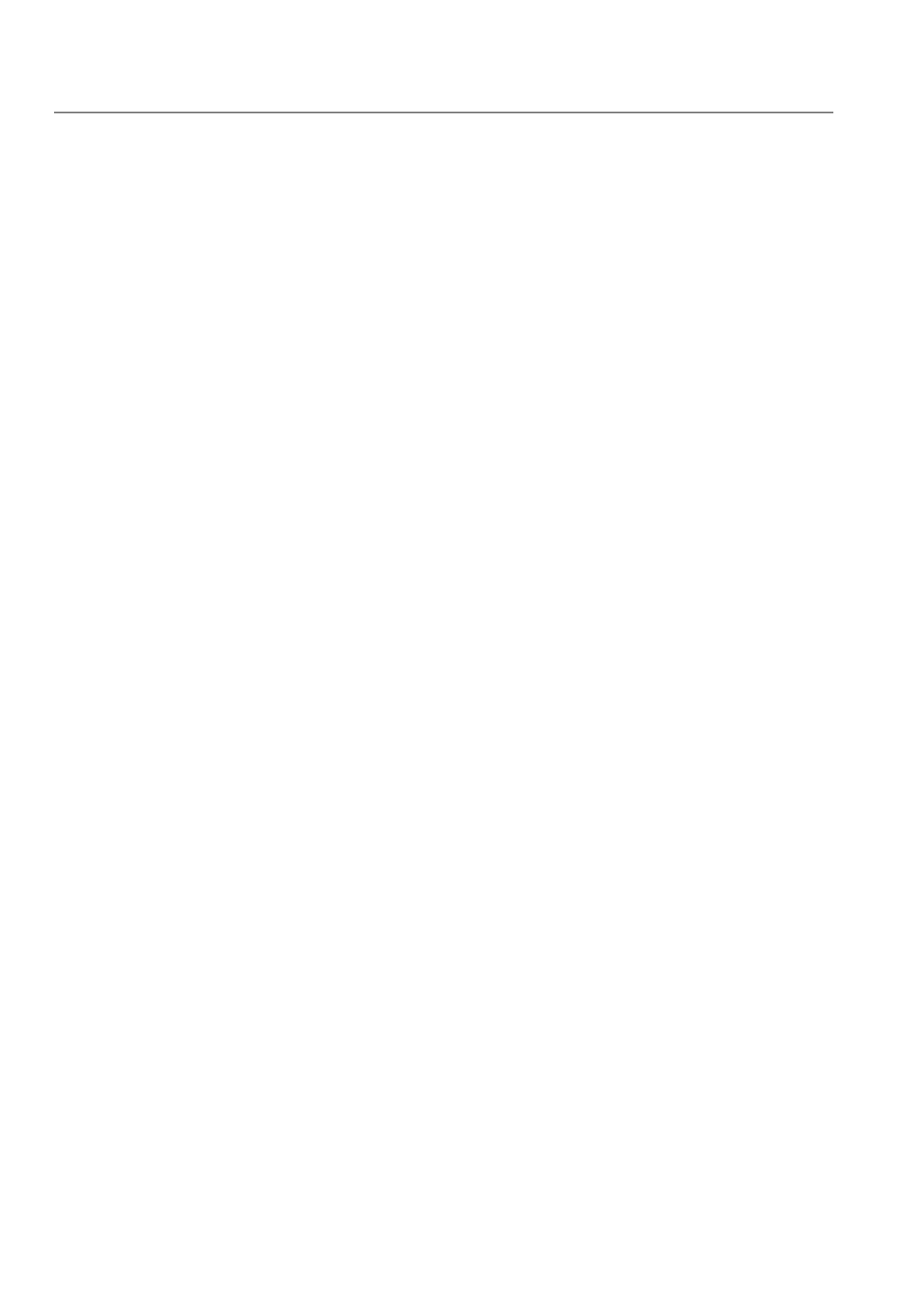# **CACTUS VENTURES, INC. (A Development Stage Company)**

# **TABLE OF CONTENTS**

|    |                                                                                                  | Page |    |
|----|--------------------------------------------------------------------------------------------------|------|----|
|    | <b>Part I Financial Information</b>                                                              |      |    |
|    | Balance Sheets (Unaudited) - March 31, 2007<br>and December 31, 2005                             |      | 4  |
|    | Statements of Operations (Unaudited) for the<br>Three Months Ended March 31, 2007 and 2006       |      | 5  |
|    | Statement of Shareholders' Deficit for the<br>Three Months Ended March 31, 2007 and 2006         |      | 6  |
|    | Statements of Cash Flows (Unaudited) for the<br>Three Months Ended March 31, 2007 and 2006       |      | 7  |
|    | Notes to the Condensed Financial Statements                                                      |      | 8  |
|    | Item 2. Management's Discussion and Analysis of Financial<br>Condition and Results of Operations | 11   |    |
|    | Item 3. Controls and Procedures                                                                  | 13   |    |
|    | <b>Part II Other Information</b>                                                                 |      |    |
|    | Item 6. Exhibits and Reports on Form 8-K                                                         |      | 14 |
| 14 | Signatures                                                                                       |      |    |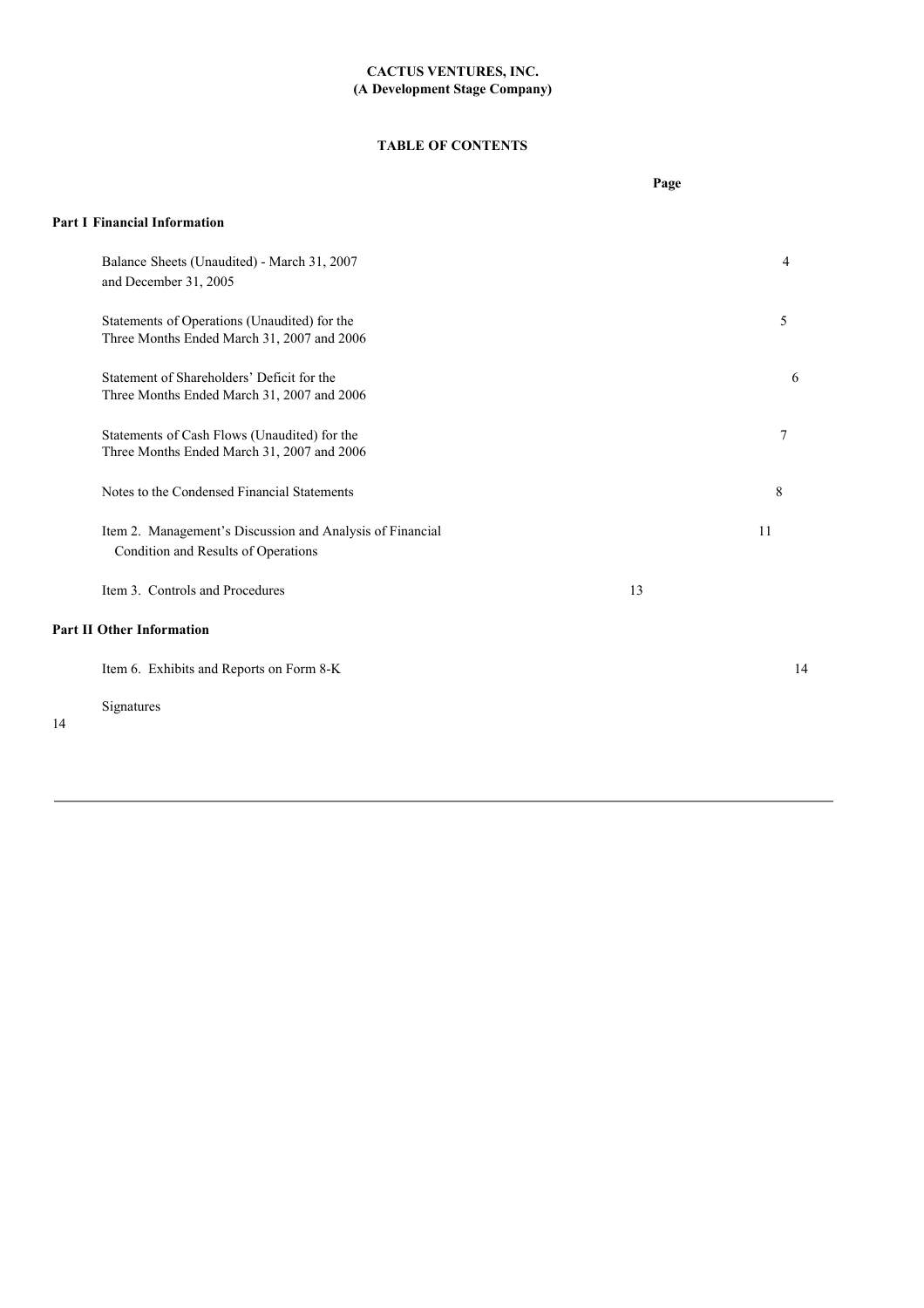# **PART I- FINANCIAL INFORMATION**

## **ITEM 1. Consolidated Financial Statements**

In the opinion of management, the accompanying unaudited financial statements included in this Form 10-QSB reflect all adjustments (consisting only of normal recurring accruals) necessary for a fair presentation of the results of operations for the periods presented. The results of operations for the periods presented are not necessarily indicative of the results to be expected for the full year.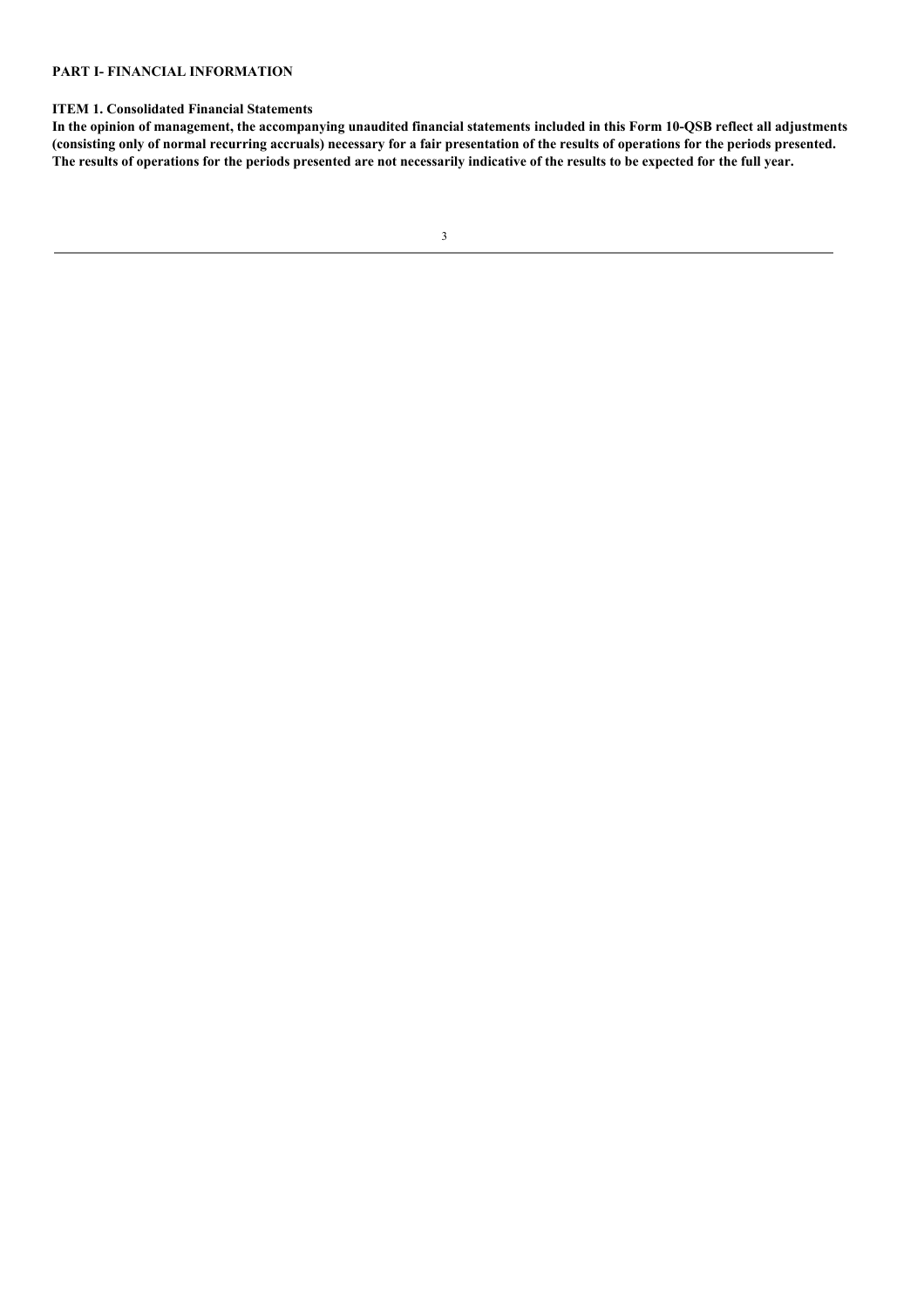# CACTUS VENTURES, INC. BALANCE SHEET March 31, 2007 and December 31, 2006

| <b>ASSETS</b>                              | 2006                 | 2005                   |
|--------------------------------------------|----------------------|------------------------|
| Current assets                             |                      |                        |
| Cash in bank                               | $\mathbb{S}$<br>466  | \$<br>$\boldsymbol{0}$ |
| Deposits on hand                           | $\boldsymbol{0}$     | $\mathbf{0}$           |
| Inventory                                  | $\boldsymbol{0}$     | $\boldsymbol{0}$       |
| Total current assets                       | 466                  | $\boldsymbol{0}$       |
| Equipment and parts                        | $\boldsymbol{0}$     | $\boldsymbol{0}$       |
| (Less) Accumulated depreciation            | $\boldsymbol{0}$     | $\boldsymbol{0}$       |
|                                            | $\theta$             | $\mathbf{0}$           |
|                                            | $\mathbf{0}$         |                        |
| Total assets                               | 466<br>\$            | $\boldsymbol{0}$       |
| LIABILITIES AND SHAREHOLDERS' EQUITY       |                      |                        |
| Current liabilities                        |                      |                        |
| Accounts payable                           | $\mathbb S$<br>3,500 | \$<br>$\boldsymbol{0}$ |
| Accrued interest                           | 870                  | $\boldsymbol{0}$       |
| State corporate tax payable                | $\boldsymbol{0}$     | $\boldsymbol{0}$       |
| Total current liabilities                  | 4,370                | $\boldsymbol{0}$       |
| Notes payable related parties              | 14,500               | $\boldsymbol{0}$       |
| <b>Total liabilities</b>                   | 18,870               | $\overline{0}$         |
| Shareholders' deficit                      |                      |                        |
| Common stock, 50,000,000 shares            |                      |                        |
| authorized, 2,309,815 outstanding          | 23,098               | 23,098                 |
| Paid in capital                            | 152,337              | 152,337                |
| Retained deficit                           | (193, 839)           | (175, 435)             |
| Total shareholders' equity                 | (18, 404)            | $\mathbf{0}$           |
| Total liabilities and shareholders' equity | 466<br>\$            | $\theta$               |

The accompanying notes are an integral part of these financial statements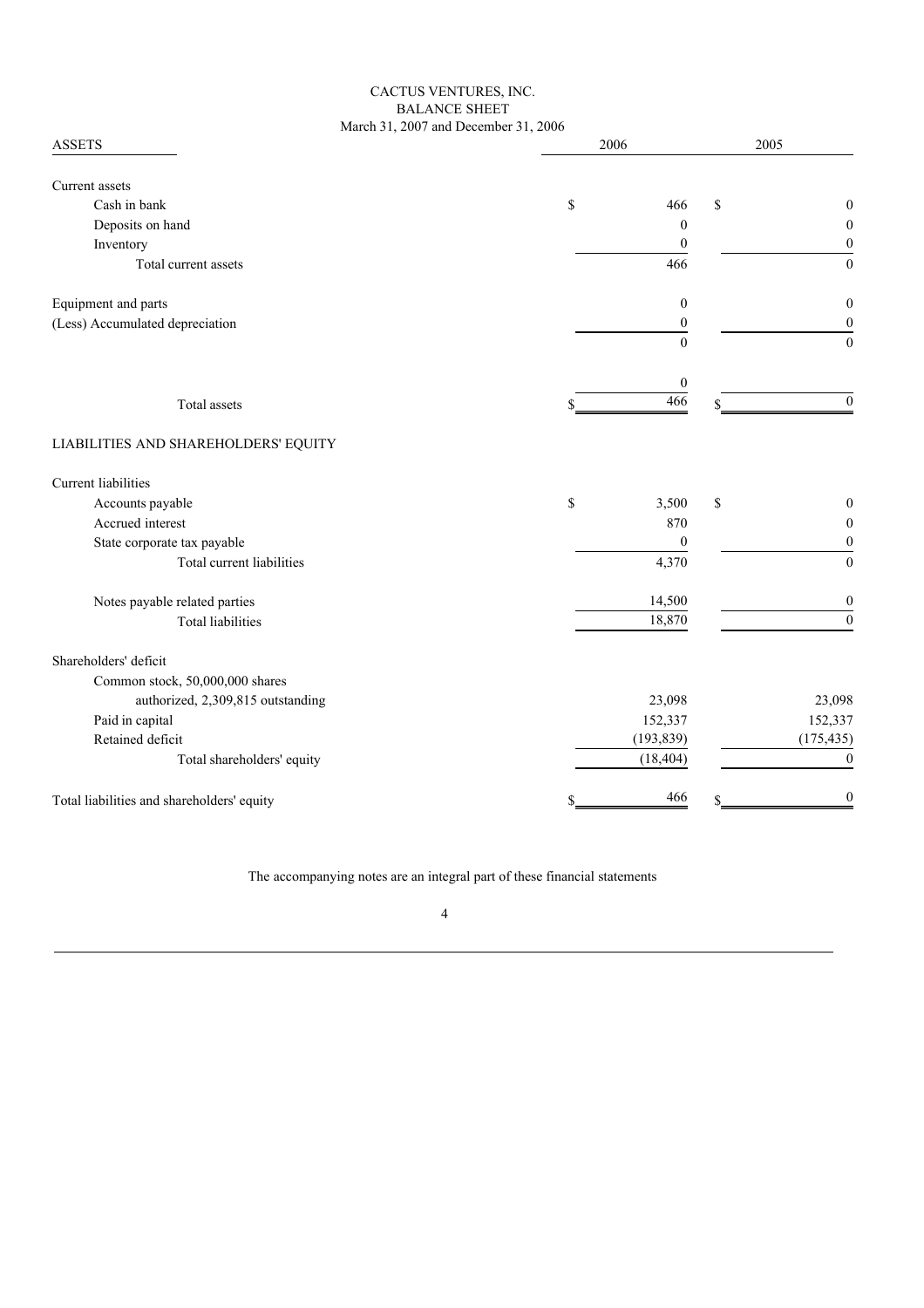# CACTUS VENTURES, INC. STATEMENT OF OPERATIONS For the three months ending March 31, 2007 and 2006

|                             | 2007               |              | 2006             |
|-----------------------------|--------------------|--------------|------------------|
| Sales                       | \$<br>$\mathbf{0}$ | $\mathbb{S}$ | $\mathbf{0}$     |
| Cost of Goods               | 0                  |              | $\boldsymbol{0}$ |
| Gross profit                | $\mathbf{0}$       |              | $\boldsymbol{0}$ |
| Expenses                    |                    |              |                  |
| Bank charges                | $\boldsymbol{0}$   |              | $\boldsymbol{0}$ |
| Professional fees           | $\theta$           |              | $\boldsymbol{0}$ |
| Total expenses              | 0                  |              |                  |
| Net loss from operations    | $\theta$           |              | $\boldsymbol{0}$ |
| Other income (expense)      |                    |              |                  |
| Loss on sale                | $\bf{0}$           |              |                  |
| Interest expense            | (435)              |              | (218)            |
| State corporate tax expense | 0                  |              | $\mathbf{0}$     |
|                             | (435)              |              | (218)            |
|                             |                    |              |                  |
| Net income (loss)           | (435)              | \$           | (218)            |
| Loss per common share       | (0.01)             | \$           | (0.01)           |
| Weighted average of         |                    |              |                  |
| shares outstanding          | 22,309,815         |              | 22,309,815       |

The accompanying notes are an integral part of these financial statements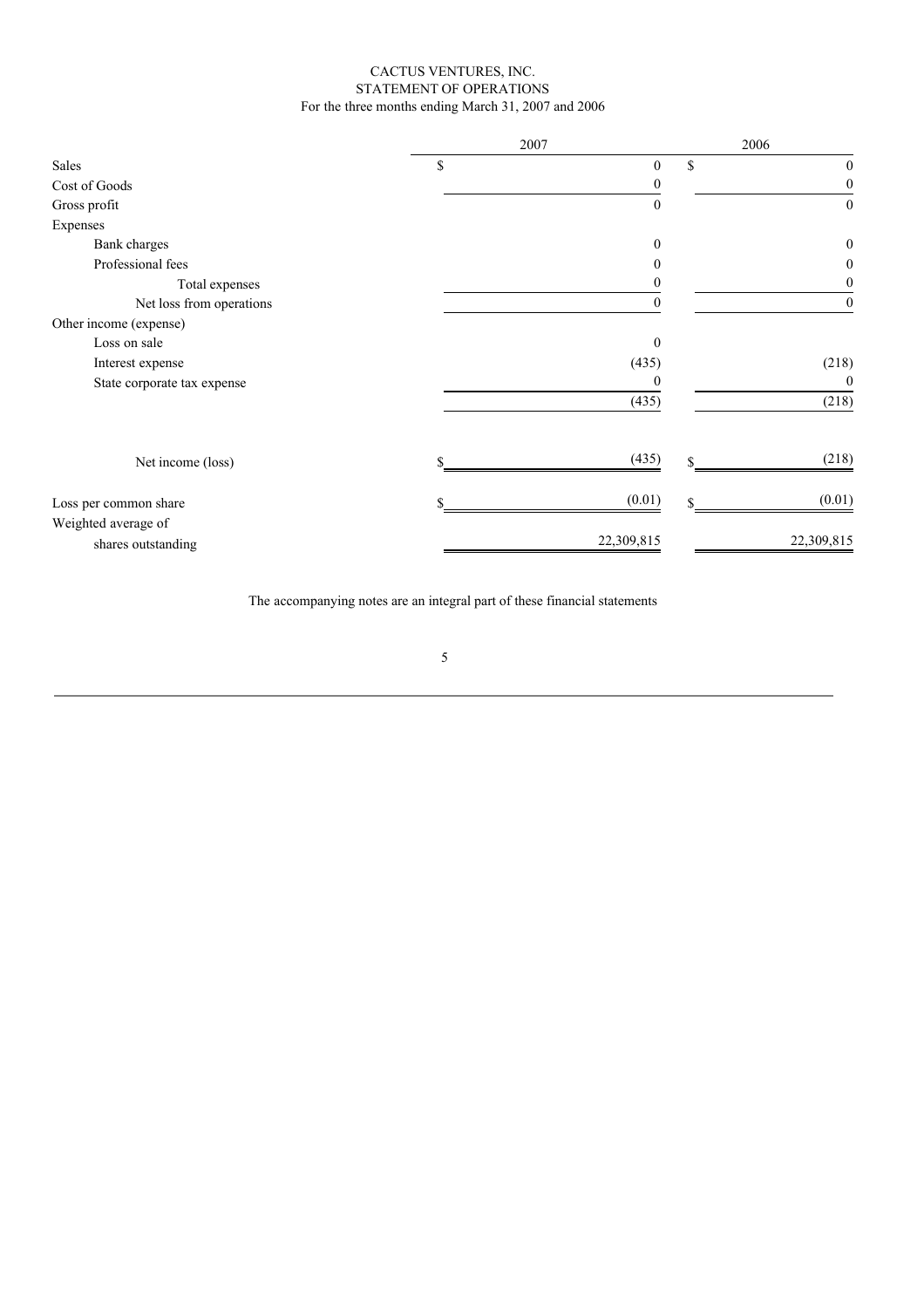# CACTUS VENTURES, INC. STATEMENT OF SHAREHOLDERS' DEFICIT For the three months ending March 31, 2007 and 2006

|                                              | Common stock  |     |        | Paid |               |    |                     |    |                       |  |
|----------------------------------------------|---------------|-----|--------|------|---------------|----|---------------------|----|-----------------------|--|
|                                              | <b>Shares</b> |     | Amount |      | In<br>Capital |    | Retained<br>Deficit |    | Total                 |  |
| December 31, 2005<br>Net loss for the period | 22,309,815    | \$  | 23,098 | \$   | 152,337       | \$ | (175, 435)<br>(218) | \$ | $\mathbf{0}$<br>(218) |  |
| March 31, 2006                               | 22,309,815    | \$. | 23,098 | S.   | 152,337       |    | (175, 653)          | \$ | (218)                 |  |
| December 31, 2006<br>Net loss for period     | 22,309,815    |     | 23,098 |      | 152,337       |    | (193, 839)          |    | (18, 404)             |  |
| March 31, 2007                               |               |     |        |      |               |    | (435)               |    | (435)                 |  |
|                                              | 22,309,815    |     | 23,098 |      | 152,337       |    | (194, 274)          |    | (18, 839)             |  |

The accompanying notes are an integral part of these financial statements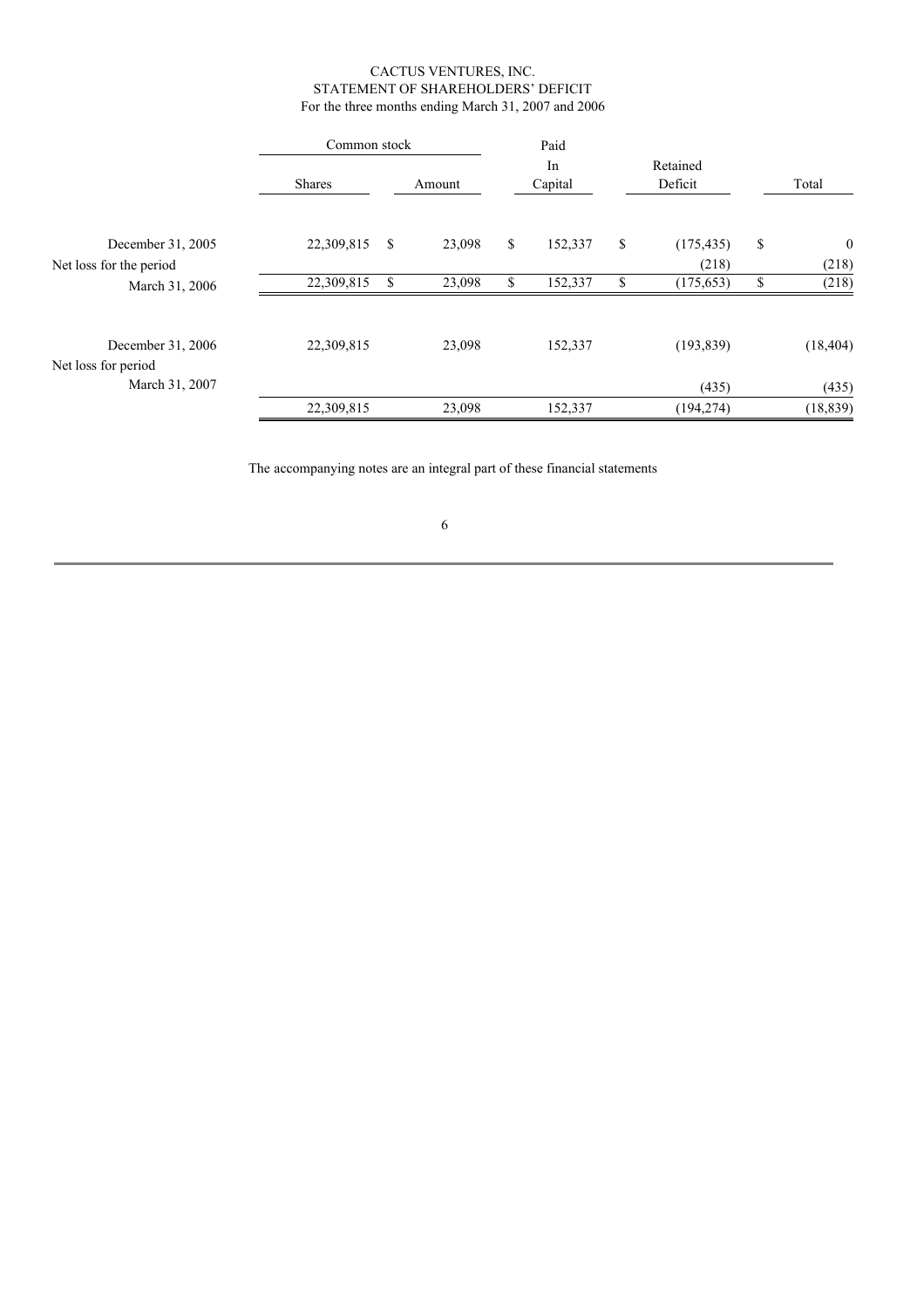# CACTUS VENTURES, INC. STATEMENT OF CASH FLOWS-INDIRECT METHOD For the three months ending March 31, 2007 and 2006

|                                         | 2006 |              | 2005 |              |
|-----------------------------------------|------|--------------|------|--------------|
| <b>CASH FLOWS FROM</b>                  |      |              |      |              |
| OPERATING ACTIVITIES                    |      |              |      |              |
| Net income (loss)                       | \$   | (435)        | \$   | (218)        |
| Adjustment to reconcile net to net cash |      |              |      |              |
| provided by operating activities        |      |              |      |              |
| Increase Decrease) in accounts payable  |      | (3,500)      |      | $\mathbf{0}$ |
| Increase in accrued interest            |      | 435          |      | 218          |
| Increase in state franchise tax         |      |              |      | $\mathbf{0}$ |
| Loss on transfer of assets              |      |              |      |              |
| Increase of deposits on hand            |      |              |      | $\mathbf{0}$ |
| <b>NET CASH PROVIDED</b>                |      |              |      |              |
| BY OPERATING ACTIVITIES                 |      | (3,500)      |      | $\mathbf{0}$ |
| <b>INVESTING ACTIVITIES</b>             |      |              |      |              |
| Assets transferred                      |      |              |      |              |
| <b>NET CASH USED IN</b>                 |      |              |      |              |
| <b>INVESTING ACTIVITIES</b>             |      |              |      | $\mathbf{0}$ |
| <b>FINANCING ACTIVITIES</b>             |      |              |      |              |
| Sale of common stock                    |      |              |      | $\mathbf{0}$ |
| Related party notes                     |      | 3,500        |      | $\mathbf{0}$ |
| <b>NET CASH REALIZED</b>                |      |              |      |              |
| FROM FINANCING ACTIVITIES               |      | 3,500        |      | $\mathbf{0}$ |
| <b>INCREASE IN CASH</b>                 |      |              |      |              |
| AND CASH EQUIVALENTS                    |      | $\mathbf{0}$ |      | $\mathbf{0}$ |
| Cash and cash equivalents               |      |              |      |              |
| at the beginning of the year            |      | 466          |      | $\mathbf{0}$ |
| CASH AND CASH EQUIVALENTS               |      |              |      |              |
| <b>AT YEAR END</b>                      |      | 466          |      | $\mathbf{0}$ |

The accompanying notes are an integral part of these financial statements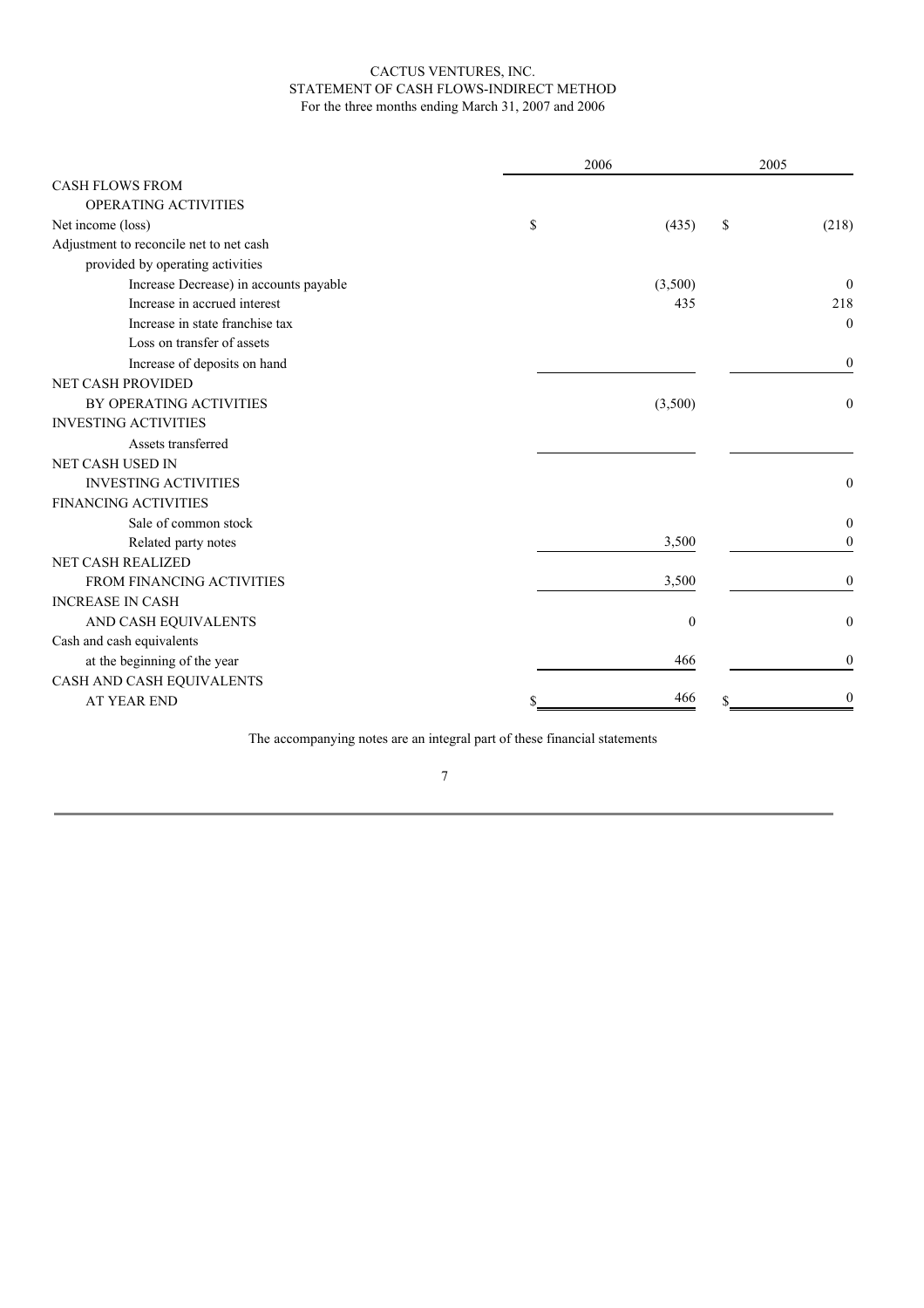# **Cactus Ventures, Inc Footnotes to the Financial Statements March 31, 2007**

### **1. Organization and basis of presentation**

#### Basis of presentation

The accompanying interim condensed financial statements are unaudited, but in the opinion of management of Cactus Ventures, Inc. (the Company), contain all adjustments, which include normal recurring adjustments, necessary to present fairly the financial position at March 31 2007, the results of operations for the three months ended March 31, 2007 and 2006, and cash flows for the three months ended March 31, 2006 and 2005. The balance sheet as of December 31, 2006 is derived from the Company's audited financial statements.

Certain information and footnote disclosures normally included in financial statements that have been prepared in accordance with generally accepted accounting principles have been condensed or omitted pursuant to the rules and regulations of the Securities and Exchange Commission, although management of the Company believes that the disclosures contained in these financial statements are adequate to make the information presented therein not misleading. For further information, refer to the financial statements and the notes thereto included in the Company's Annual Report on Form 10-KSB for the fiscal year ended December 31, 2006, as filed with the Securities and Exchange Commission.

The preparation of financial statements in conformity with generally accepted accounting principles requires management to make estimates and assumptions that affect the reported amounts of assets and liabilities, disclosure of contingent assets and liabilities at the date of the financial statements, and the reported amounts of revenues and expense during the reporting period. Actual results could differ from those estimates.

The results of operations for the three months ended March 31, 2007 are not necessarily indicative of the results of operations to be expected for the full fiscal year ending December 31, 2007.

### Description of business

The Company was incorporated under the laws of the State of Nevada on October 6, 1997. The Company for the past several years has had no activity. Cactus Ventures, Inc (the "Company) is a shell entity that is in the market for a merger with an appropriate company.

## Net loss per share

Basic earnings per share is computed by dividing net income available to common stockholders by the weighted average number of common shares outstanding during the period.

### **2. New accounting pronouncements**

The following accounting pronouncements if implemented would have no effect on the financial statements of the Company.

In November 2004, the FASB issued SFAS No.151, *Inventory Costs*, an amendment of Accounting Research Bulletin No.43, *Inventory Pricing.* SFAS No.151 requires all companies to recognize a current-period charge for abnormal amounts of idle facility expense, freight, handling costs and wasted materials. The statement also requires that the allocation of fixed production overhead to the costs of conversion be based on the normal capacity of the production facilities. This new standard will be effective for fiscal years beginning after June 15, 2005. Adoption is not expected to have a material impact on our consolidated financial statements.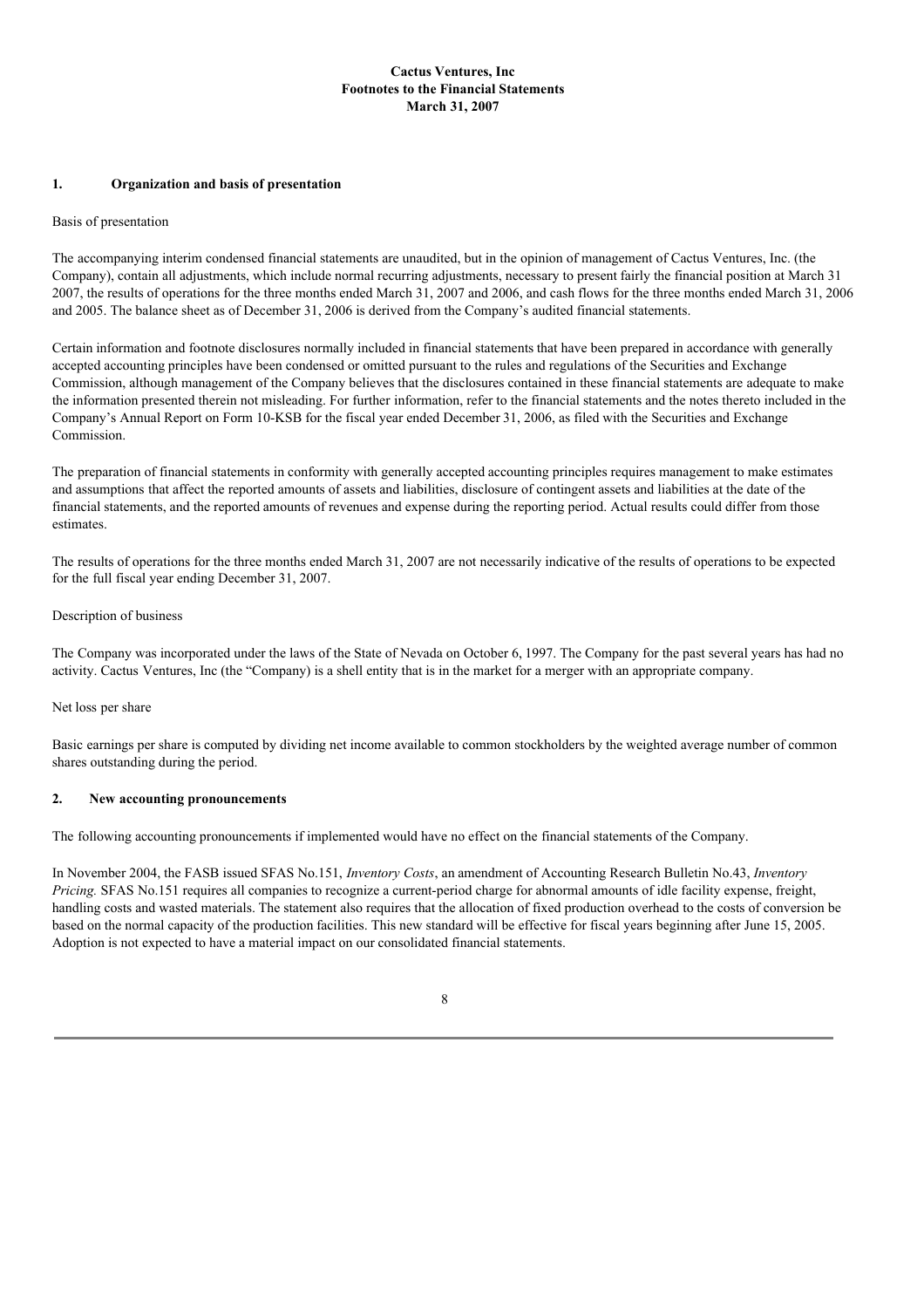# **Cactus Ventures, Inc Footnotes to the Financial Statements March 31, 2007**

In December 2004, the Financial Accounting Standards Board issued SFAS 123 (revised 2004), *Share-based Payment*. SFAS 123(R) requires all entities to recognize compensation expense in an amount equal to the fair value of share-based payments (e.g. stock options and restricted stock) granted to employees. This applies to all transactions involving the issuance of our own equity in exchange for goods or services, including employee services. Upon adoption of SFAS 123(R), all stock options awards to employees will be recognized as expense in the income statement, typically over any related vesting period. SFAS123(R) carried forward the guidance from SFAS 123 for payment transactions with non-employees. We will be required to adopt SFAS 123(R) in the third quarter of 2005. We believe the impact of adopting SFAS 123(R) will be similar to the pro forma disclosure impact presented previously in this footnote.

SFAS 123(R) permits public companies to adopt its requirements using one of two methods:

Modified Prospective Method under which compensation cost is recognized beginning with the effective date (a) based on the requirements of SFAS 123(R) for all share-based payments granted after the effective date and (b) based on the requirements of SFAS 123 for all awards granted to employees prior to the effective date of SFAS 123(R) that remain unvested on the effective date.

Modified Retrospective Method which includes the requirements of the modified prospective method described above, but also permits entities to restate based on the amounts previously recognized under SFAS 123 for purposes of pro forma disclosures either (a) all prior periods presented or (b) prior interim periods of the year of adoption.

At this time, we have not determined which method of adoption we will use.

In December, 2004 FASB issued SFAS 152 which amended FASB Statement No. 66, Accounting for Sales of Real Estate, to reference the financial accounting and reporting guidance for real estate time-sharing transactions that is provided in AICPA Statement of Position (SOP) 04- 2, Accounting for Real Estate Time-Sharing Transactions. This Statement also amends FASB Statement No. 67, Accounting for Costs and Initial Rental Operations of Real Estate Projects, to state that the guidance for (a) incidental operations and (b) costs incurred to sell real estate projects does not apply to real estate time-sharing transactions.

In December, 2004 the Financial Accounting Standards Board ("FASB") issued SFAS 153. SFAS 153 amended APB Opinion No. 29, Accounting for Nonmonetary Transactions. APB Opinion No. 29 is based on the principle that exchanges of nonmonetary assets should be measured based on the fair value of the assets exchanged. This Statement amends Opinion 29 to eliminate the exception for nonmonetary exchanges of similar productive assets and replaces it with a general exception for exchanges of nonmonetary assets that do not have commercial substance.

In December, 2004 FASB released its revised SFAS 123 or SFAS 123a. The revision requires companies to recognize the fair value of equity instruments issued to employees for services received. This pronouncement affects the issuance of employee stock options among other types of employee compensation. This pronouncement becomes effective based on the size of the company and whether or not it is public or private. For public entities that file as small business issuers, the pronouncement becomes effective as of the beginning of the first interim or annual reporting period that begins after December 15, 2005. For most companies this would effectively be December 31, 2005. For nonpublic companies the pronouncement becomes effective as of the beginning of the first annual reporting period that begins after December 15, 2005.

The fair value of the stock options is determined on the grant date of the option and the cost of the service can be recognized over the vesting period of the options. The pronouncement applies to nonpublic entities as was as to public entities with some exceptions. Specifically, if it is not possible to reasonably estimate the fair value of equity share options because it is not practicable to estimate the expected volatility of the entity's share price, then the nonpublic company can reasonably assume that there is no fair value to the equity instrument.

FASB 154 issued in May 2005 pertains accounting changes and error corrections. None exist for the Company.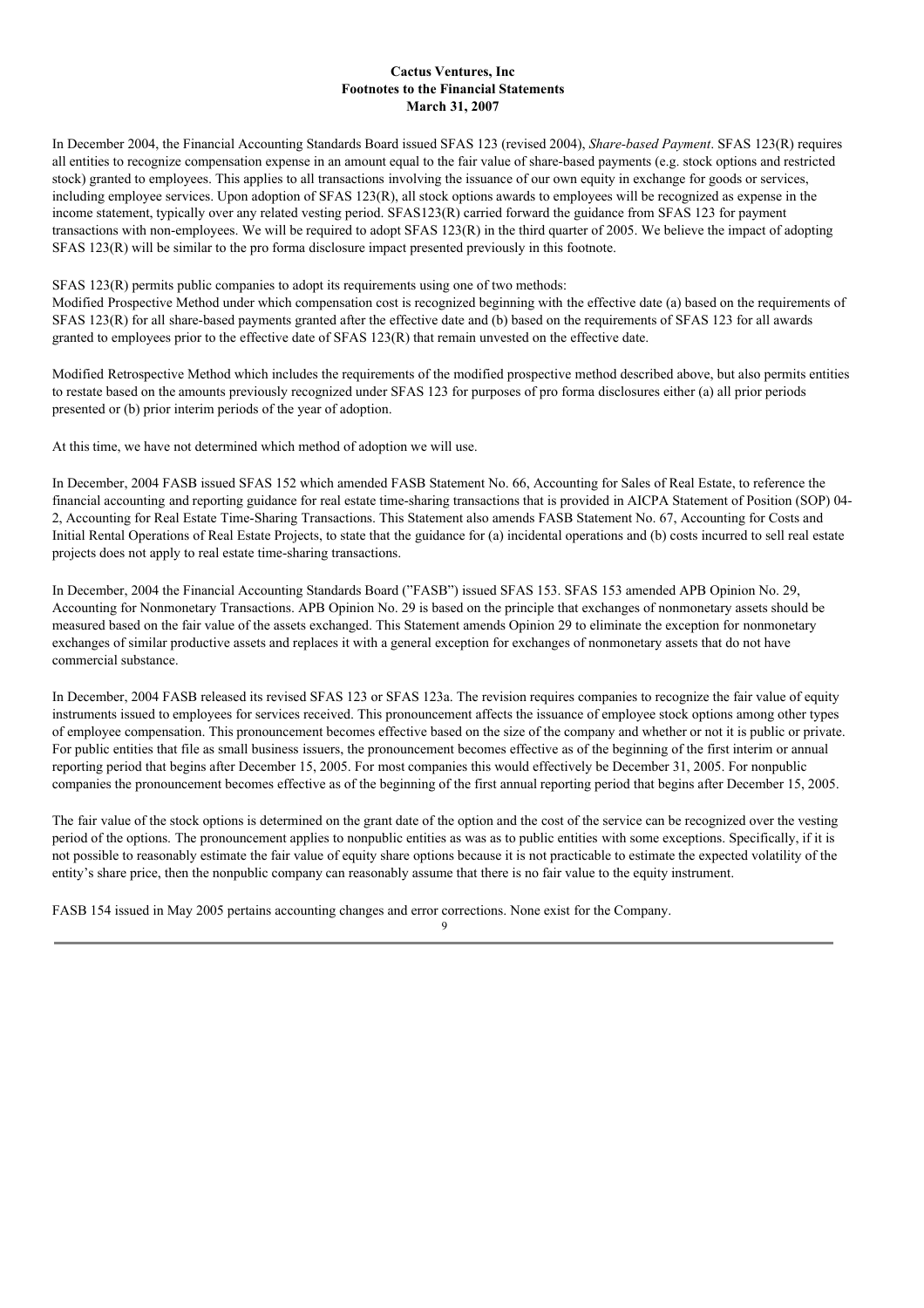## **Cactus Ventures, Inc Footnotes to the Financial Statements March 31, 2007**

## **3. Related party transaction**

Various founders of the Company have performed consulting services for which the Company has paid them consulting fees as voted on during the initial board of directors meeting. There were no monies paid during the three months ended March 31, 2007 and 2006.

The Company borrowed \$3500 from various related parties and shareholders of the Company for working capital purposes as of March 31, 2007.

#### **4. Going concern**

The accompanying financial statements have been prepared on a going concern basis, which contemplates the realization of assets and the settlement of liabilities and commitments in the normal course of business. As reflected in the accompanying financial statements, the company has a net loss of \$1,912, a negative working capital deficiency of \$31,285 and a stockholders' deficiency of \$27,521. These factors raise substantial doubt about its ability to continue as a going concern. The ability to the Company to continue as a going concern is dependent on the company's ability to raise additional funds and implement its business plan. The financial statements do not include any adjustments that might be necessary if the company is unable to continue as a going concern.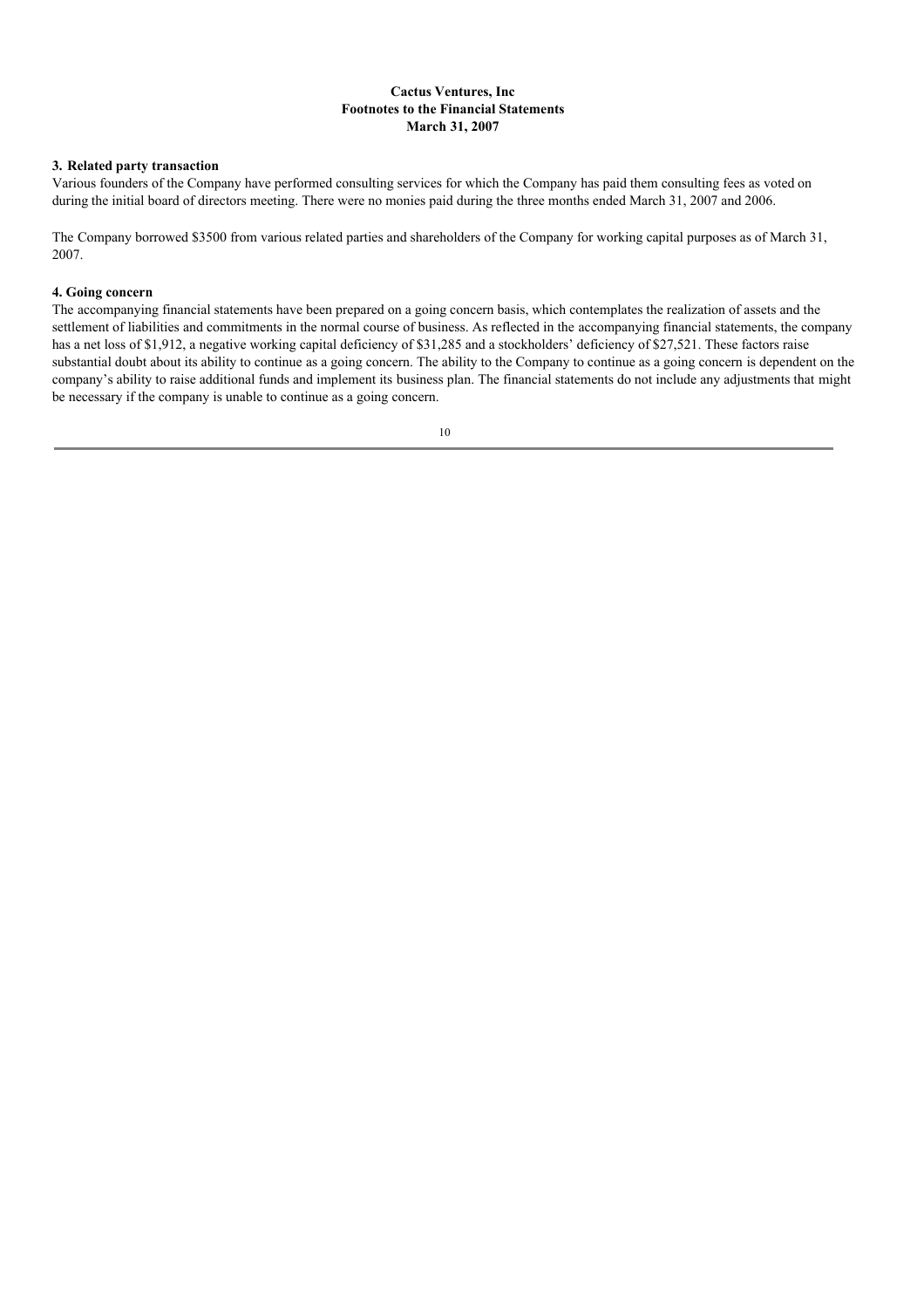# **ITEM 2. Management's Discussion and Analysis of Financial Condition or Plan of Operations**

#### **Safe Harbor for Forward-Looking Statements**

When used in this report, the words "may," "will," "expect," "anticipate," "continue," "estimate," "project," "intend," and similar expressions are intended to identify forward-looking statements within the meaning of Section 27a of the Securities Act of 1933 and Section 21e of the Securities Exchange Act of 1934 regarding events, conditions, and financial trends that may affect the Company's future plans of operations, business strategy, operating results, and financial position. Persons reviewing this report are cautioned that any forward-looking statements are not guarantees of future performance and are subject to risks and uncertainties and that actual results may differ materially from those included within the forward-looking statements as a result of various factors. Such factors are discussed under the "Item 2. Management's Discussion and Analysis of Financial Condition or Plan of Operations," and also include general economic factors and conditions that may directly or indirectly impact the Company's financial condition or results of operations.

### **Description of Business.**

We were formed as a Nevada corporation on October 6, 1997 originally under the name Zurich U.S.A., Inc. On July 10, 2006, we changed our name to Cactus Ventures, Inc. and began pursuing our business of marketing sunglasses. The Company encountered numerous problems various vendors and ceased its operations The Company has now focused its efforts on seeking a business opportunity. The Company will attempt to locate and negotiate with a business entity for the merger of that target company into the Company. In certain instances, a target company may wish to become a subsidiary of the Company or may wish to contribute assets to the Company rather than merge. No assurances can be given that the Company will be successful in locating or negotiating with any target company. The Company will provide a method for a foreign or domestic private company to become a reporting ("public") company whose securities are qualified for trading in the United States secondary market.

The Company intends to seek, investigate, and if warranted, acquire an interest in a business opportunity. We are not restricting our search to any particular industry or geographical area. We may therefore engage in essentially any business in any industry. Our management has unrestricted discretion in seeking and participating in a business opportunity, subject to the availability of such opportunities, economic conditions and other factors.

The selection of a business opportunity in which to participate is complex and extremely risky and will be made by management in the exercise of its business judgment. There is no assurance that we will be able to identify and acquire any business opportunity which will ultimately prove to be beneficial to our company and shareholders.

Because we have no specific business plan or expertise, our activities are subject to several significant risks. In particular, any business acquisition or participation we pursue will likely be based on the decision of management without the consent, vote, or approval of our shareholders.

### **Sources of Opportunities**

We anticipate that business opportunities may arise from various sources, including officers and directors, professional advisers, securities broker-dealers, venture capitalists, members of the financial community, and others who may present unsolicited proposals.

We will seek potential business opportunities from all known sources, but will rely principally on the personal contacts of our officers and directors as well as indirect associations between them and other business and professional people. Although we do not anticipate engaging professional firms specializing in business acquisitions or reorganizations, we may retain such firms if management deems it in our best interests. In some instances, we may publish notices or advertisements seeking a potential business opportunity in financial or trade publications.

## **Criteria**

We will not restrict our search to any particular business, industry or geographical location. We may acquire a business opportunity in any stage of development. This includes opportunities involving "start up" or new companies. In seeking a business venture, management will base their decisions on the business objective of seeking long-term capital appreciation in the real value of our company. We will not be controlled by an attempt to take advantage of an anticipated or perceived appeal of a specific industry, management group, or product.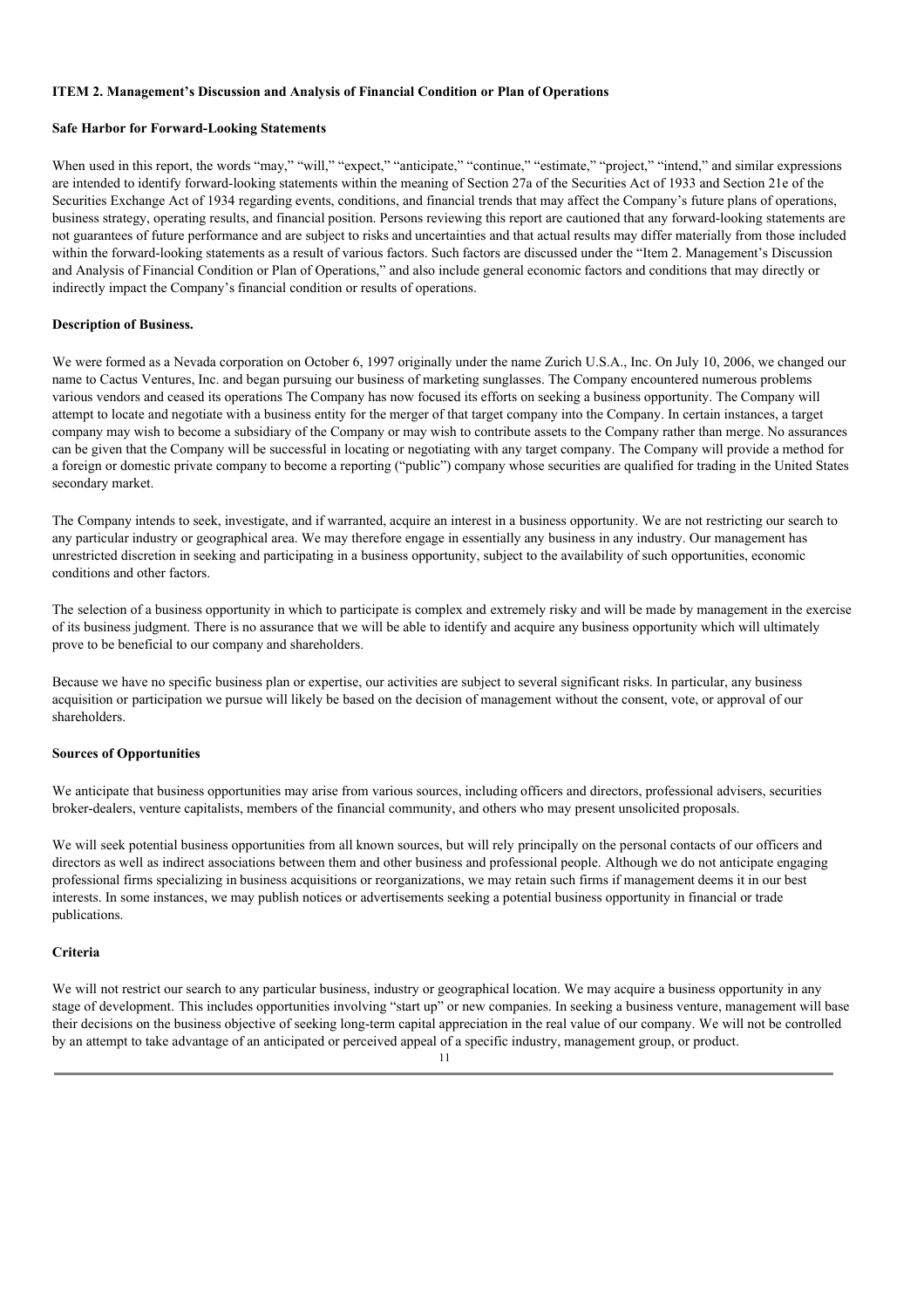In analyzing prospective business opportunities, management will consider the following factors:

- · available technical, financial and managerial resources;
- · working capital and other financial requirements;
- · the history of operations, if any;
- · prospects for the future;
- · the nature of present and expected competition;
- · the quality and experience of management services which may be available and the depth of the management;
- · the potential for further research, development or exploration;
- · the potential for growth and expansion;
- · the potential for profit;
- · the perceived public recognition or acceptance of products, services, trade or service marks, name identification; and other relevant factors.

Generally, our management will analyze all available factors and make a determination based upon a composite of available facts, without relying on any single factor.

### **Methods of Participation of Acquisition**

Management will review specific businesses and then select the most suitable opportunities based on legal structure or method of participation. Such structures and methods may include, but are not limited to, leases, purchase and sale agreements, licenses, joint ventures, other contractual arrangements, and may involve a reorganization, merger or consolidation transaction. Management may act directly or indirectly through an interest in a partnership, corporation, or other form of organization.

### **Procedures**

As part of the our investigation of business opportunities, officers and directors may meet personally with management and key personnel of the firm sponsoring the business opportunity. We may visit and inspect material facilities, obtain independent analysis or verification of certain information provided, check references of management and key personnel, and conduct other reasonable measures.

We will generally ask to be provided with written materials regarding the business opportunity. These materials may include the following:

- · descriptions of product, service and company history; management resumes;
- · financial information;
- · available projections with related assumptions upon which they are based;
- · an explanation of proprietary products and services;
- · evidence of existing patents, trademarks or service marks or rights thereto;
- · present and proposed forms of compensation to management;
- · a description of transactions between the prospective entity and its affiliates;
- · relevant analysis of risks and competitive conditions;
- · a financial plan of operation and estimated capital requirements;
- · and other information deemed relevant.

### **Competition**

We expect to encounter substantial competition in our efforts to acquire a business opportunity. The primary competition is from other companies organized and funded for similar purposes, small venture capital partnerships and corporations, small business investment companies and wealthy individuals.

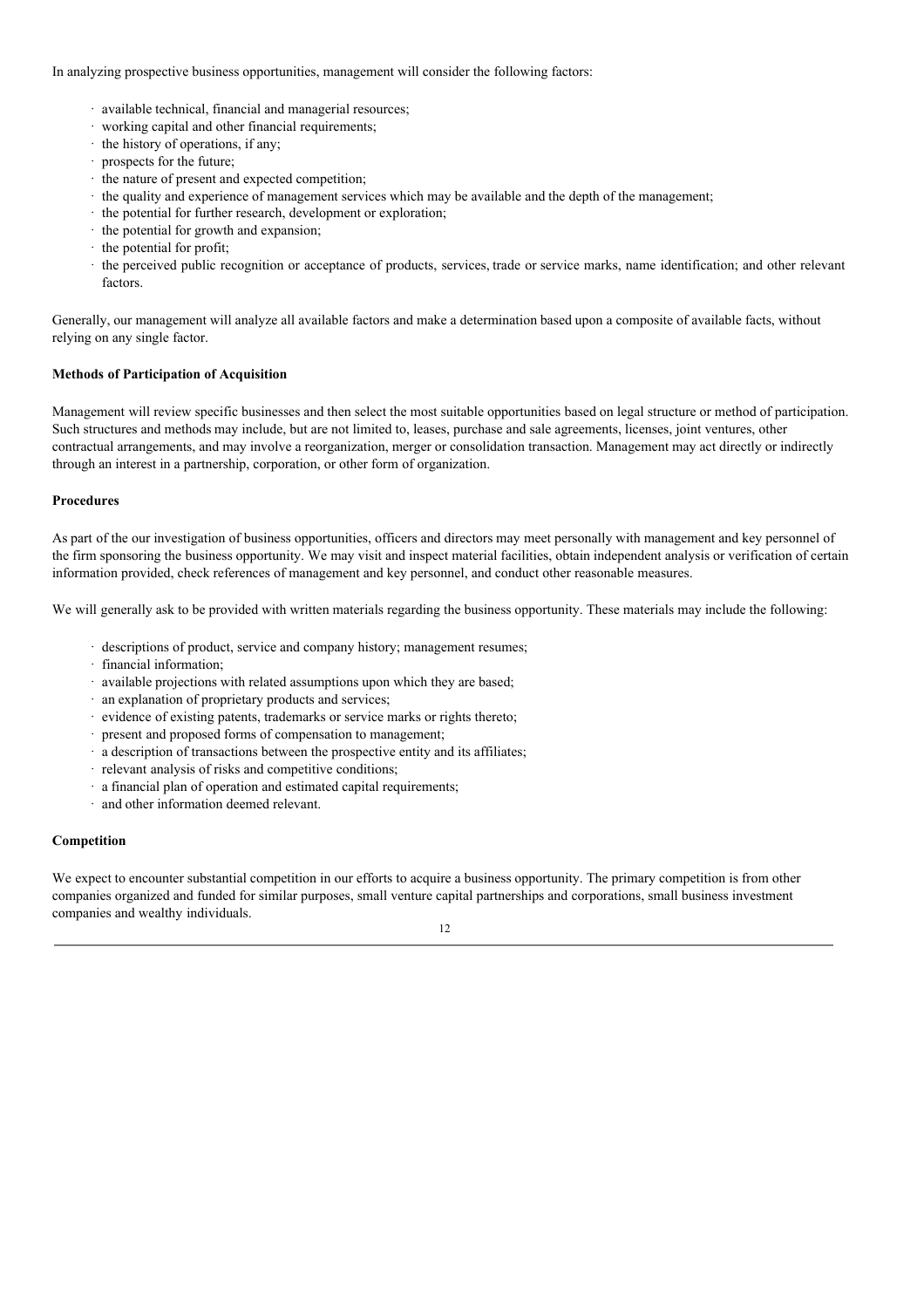## **Employees**

We do not currently have any employees but rely upon the efforts of our officer and director to conduct our business. We do not have any employment or compensation agreements in place with our officers and directors although they are reimbursed for expenditures advanced on our behalf.

## **Description of Property.**

We do not currently own any property. We utilize office space in the residence of our President at no cost. We will not seek independent office space until we pursue a viable business opportunity and recognize income.

### **Results of Operations for the Three Month Periods Ended March 31, 2007 and 2006**

The Company has not generated revenue for the periods ending March 31, 2007 and 2006.

The Company had no general and administrative expenses during the three months ended March 31, 2007 and interest expense of \$435 resulting in a net loss of \$435. During the same period in 2006, the Company experienced \$-0- in general and administrative expenses and \$218 in interest expense resulting in a net loss of \$218. The Company anticipates incurring expenses relative to its SEC reporting obligations which will include legal and accounting expenses.

### **Liquidity and Capital Resources**

At March 31, 2007, the Company's total assets consisted of \$466 in cash. Liabilities at March 31, 2007 totaled \$18,870 and consisted of \$3,500 in accounts payable, \$870 in accrued interest, \$-0- in taxes payable and \$14,500 in notes payable to related parties.

The Company has no material commitments for the next twelve months. The Company has a capital deficit and its current liquidity needs cannot be met by cash on hand. As a result, our independent auditors have expressed substantial doubt about our ability to continue as a going concern. In the past, the Company has relied on capital contributions from shareholders to supplement operating capital when necessary. The Company anticipates that it will receive sufficient contributions from shareholders to continue operations for at least the next twelve months. However, there are no agreements or understandings to this effect. Should the Company require additional capital, it may sell common stock, take loans from officers, directors or shareholders or enter into debt financing agreements.

### **ITEM 3. Controls and Procedures**

(a) *Evaluation of disclosure controls and procedures*. Based on the evaluation of our disclosure controls and procedures (as defined in Securities Exchange Act of 1934 Rules 13a-15(e) and 15d-15(e) required by Securities Exchange Act Rules 13a-15(b) or 15d-15(b), our Chief Executive Officer/Chief Financial Officer has concluded that as of the end of the period covered by this report, our disclosure controls and procedures were effective.

(b) *Changes in internal controls*. There were no changes in our internal control over financial reporting that occurred during our most recent fiscal quarter that have materially affected, or are reasonably likely to materially affect, our internal control over financial reporting.

<sup>13</sup>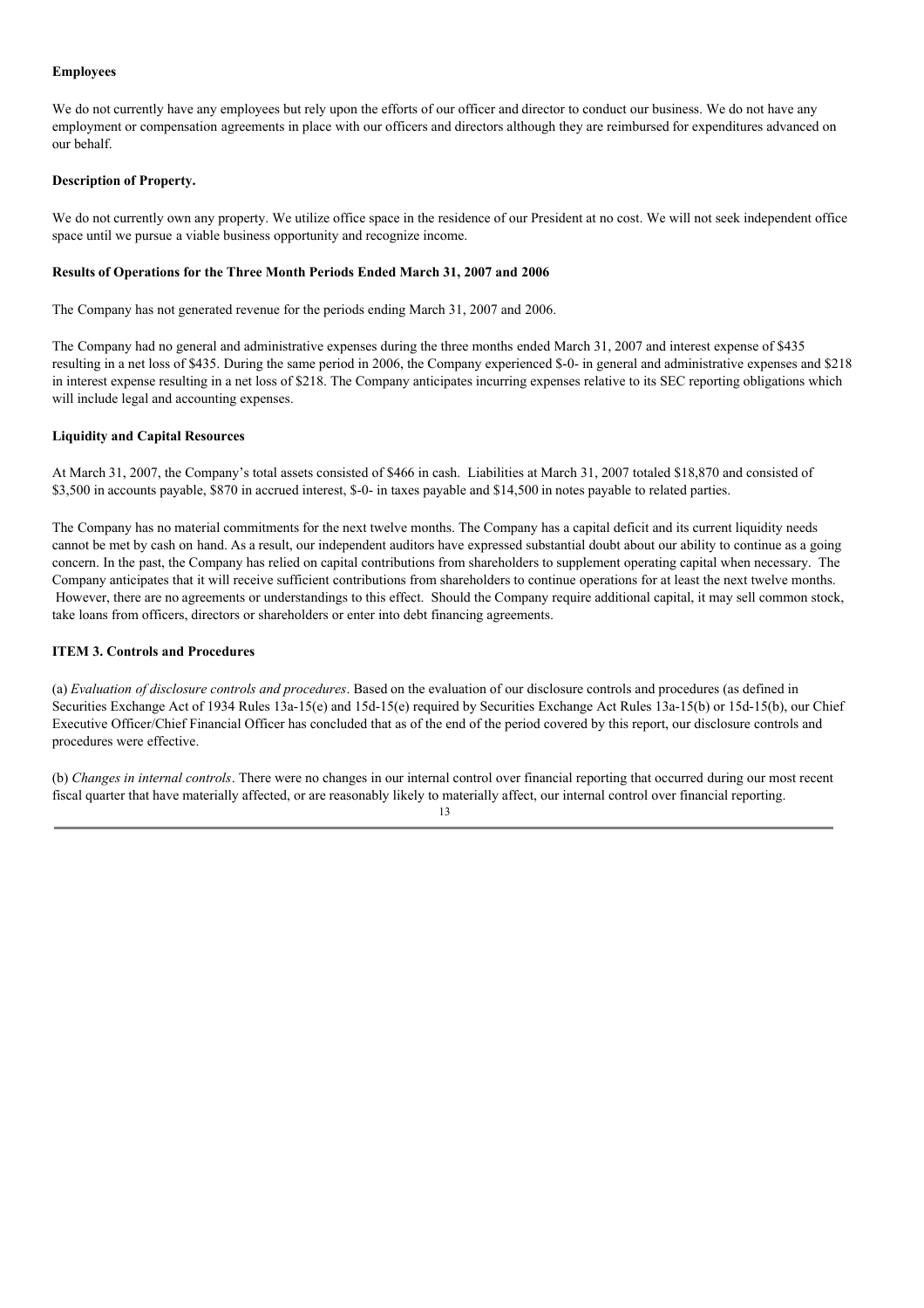# **PART II - OTHER INFORMATION**

# **ITEM 6. Exhibits and Reports on Form 8-K**

No reports on Form 8-K were filed by Cactus Ventures, Inc. during the quarter ended March 31, 2007.

## **Exhibits**

Copies of the following documents are included as exhibits to this report pursuant to Item 601 of Regulation S-B.

| Exhibit No. SEC Ref. No. Title of<br>Document |      |                                                 | Location |
|-----------------------------------------------|------|-------------------------------------------------|----------|
|                                               | 31.1 | Certification of the Principal                  |          |
| Executive                                     |      | Attached                                        |          |
|                                               |      | Officer/Principal Financial Officer pursuant    |          |
|                                               |      | Section 302 of the Sarbanes-Oxley Act of 2002   |          |
| 2                                             | 32.1 | Certification of the Principal Executive        |          |
| Officer/                                      | A    | ttached                                         |          |
|                                               |      | Principal Financial Officer pursuant to U.S.C.  |          |
|                                               |      | Section 1350 as adopted pursuant to Section 906 |          |
|                                               |      | of the Sarbanes-Oxley Act of 2002*              |          |

\* The Exhibit attached to this Form 10-QSB shall not be deemed "filed" for purposes of Section 18 of the Securities Exchange Act of 1934 (the "Exchange Act") or otherwise subject to liability under that section, nor shall it be deemed incorporated by reference in any filing under the Securities Act of 1933, as amended, or the Exchange Act, except as expressly set forth by specific reference in such filing.

## **SIGNATURES**

In accordance with Section 13 or 15(d) of the Exchange Act, the registrant caused this report to be signed on its behalf by the undersigned, thereunto duly authorized.

# **CACTUS VENTURES, INC.**

Date:  $5/10/2007$  /s/ Diane S. Button President and Chief Financial Officer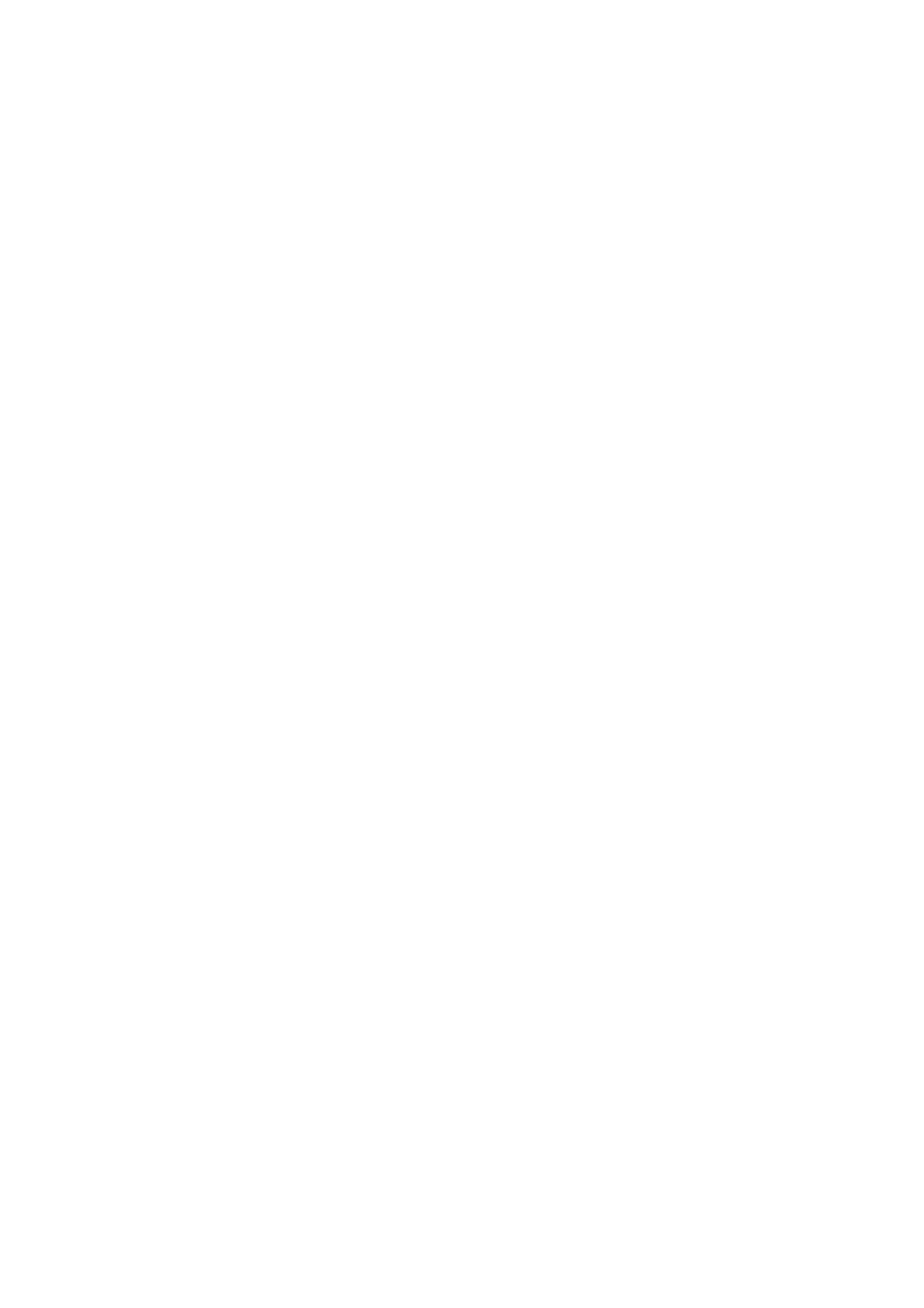# **Exhibit 31**

# **Certification Pursuant to pursuant to Rule 13a-14(a) or Rule 15d-14(a) of the Securities Exchange Act of 1934, as amended**

I, Diane S Button, certify that:

1. I have reviewed this quarterly report on Form 10-QSB of Cactus Ventures, Inc. (the "Company");

2. Based on my knowledge, this report does not contain any untrue statement of a material fact or omit to state a material fact necessary to make the statements made, in light of the circumstances under which such statements were made, not misleading with respect to the period covered by this report;

3. Based on my knowledge, the financial statements, and other financial information included in this report, fairly present in all material respects the financial condition, results of operations and cash flows of the registrant as of, and for, the periods presented in this report;

4. As the registrant's certifying officer, I am responsible for establishing and maintaining disclosure controls and procedures (as defined in Exchange Act Rules 13a-15(e) and 15d-15(e)) for the registrant and I have:

- a) designed such disclosure controls and procedures, or caused such disclosure controls and procedures to be designed under our supervision, to ensure that material information relating to the registrant, including its consolidated subsidiaries, is made known to us by others within those entities, particularly during the period in which this report is being prepared;
- b) designed such internal control over financial reporting, or caused such internal control over financial reporting to be designed under my supervision, to provide reasonable assurance regarding the reliability of financial reporting and the preparation of financial statements for external purposes in accordance with generally accepted accounting principles;
- c) evaluated the effectiveness of the registrant's disclosure controls and procedures and presented in this report our conclusions about the effectiveness of the disclosure controls and procedures, as of the end of the period covered by this report based on such evaluation; and
- d) disclosed in this report any change in the registrant's internal control over financial reporting that occurred during the period covered by this report that has materially affected, or is reasonably likely to materially affect, the registrant's internal control over financial reporting.

5. As the registrant's certifying officer, I have disclosed, based on my most recent evaluation of internal control over financial reporting, to the registrant's auditors and the audit committee of registrant's board of directors (or persons performing the equivalent function):

- a) all significant deficiencies and material weaknesses in the design or operation of internal control over financial reporting which are reasonably likely to adversely affect the registrant's ability to record, process, summarize and report financial information; and
- b) any fraud, whether or not material, that involves management or other employees who have a significant role in the registrant's internal control over financial reporting.

Date: May 10, 2007 /s/ Diane S. Button

Officer and

Chief Executive

**Officer** 

Chief Financial